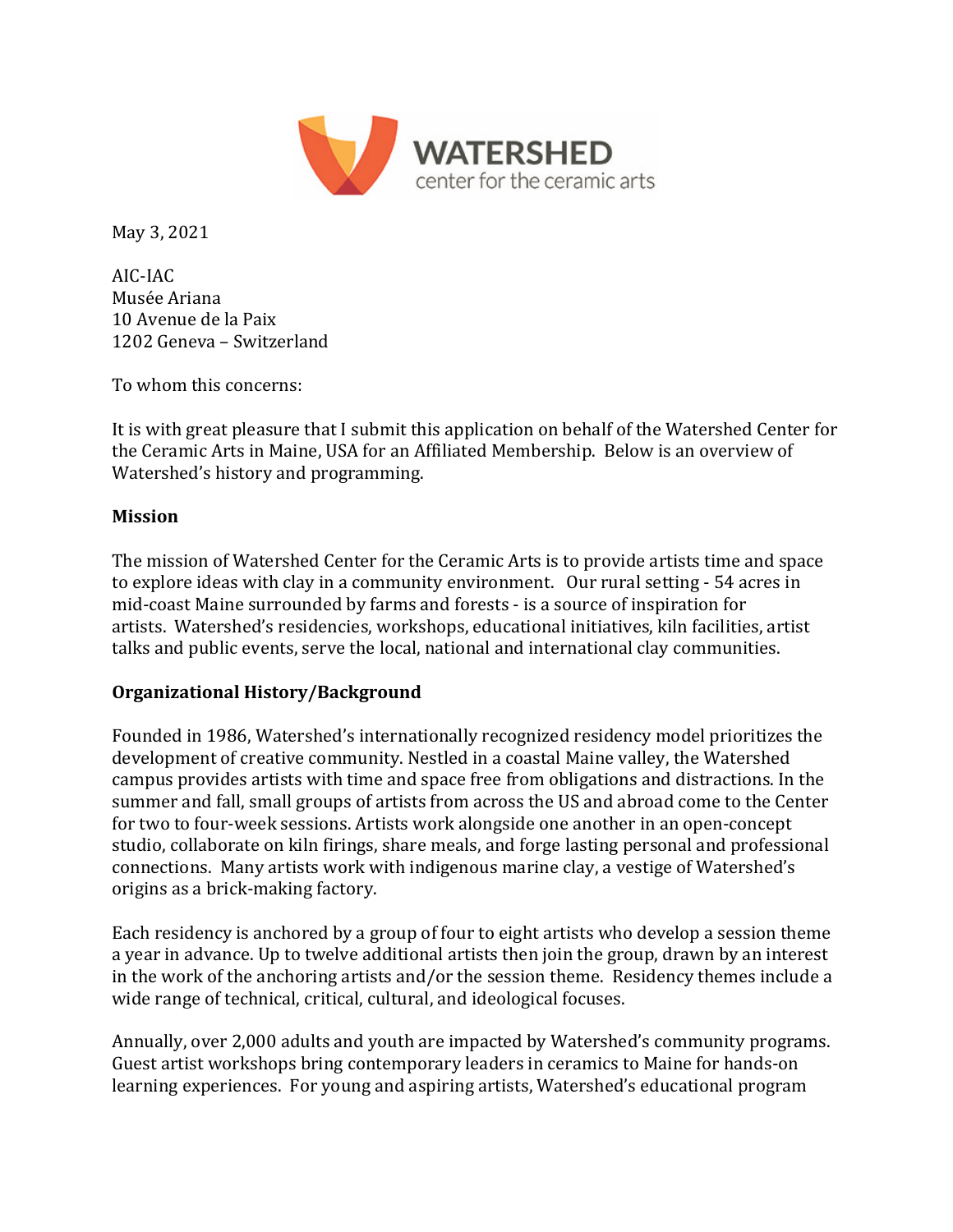connects teaching artists with schools and community centers and offers popular professional development workshops for K-12 art educators.

Watershed's extensive atmospheric wood and gas kiln facilities consistently draw artists from the region. Potters and artists from the Northeast regularly trek to Watershed to fire kilns not available elsewhere.

In Maine and around the country, Watershed showcases the work of ceramic masters and emerging artists through exhibitions and presentations. Watershed's gallery features work by artists produced during or inspired by their Watershed experiences. The gallery is located in a stunning renovated Victorian home that also provides a space for year-round artist talks and community events.

Attached is a brief sample of Watershed programs over the past few years.

Our Annual Reports are available to easily view on our website here: https://www.watershedceramics.org/support/annual-report/ Our reports include photographs and more detailed descriptions of our program accomplishments!

## **The Watershed NOW Capital Campaign**

In 2017, Watershed created a master plan for campus improvements with a vision that offers fully accessible, sustainable, and cost-efficient facilities. Through the **Watershed NOW** capital campaign, we are enhancing the on-campus experience by providing inspiring spaces where artists can connect and create year-round. We have already made significant progress toward our **Watershed NOW** campaign goals including:

**A** new gallery, public event space, outdoor exhibition area, campus shop, and **year-round administrative offices**

In 2018, Watershed had the unexpected opportunity to purchase a large Victorian house on 22 acres of land adjacent to our campus. The property provided a costeffective way to meet a number of facility needs. Renovation of The Joan Pearson Watkins House was completed in spring 2019.

! **A new Studio Annex**

The 1,280 sq ft annex adds flexible space for programming, storage, and facility maintenance activities. Completed in summer 2020, this cost-efficient, fully weatherized building provides adjunct space adjacent to our studio.

## ! **A New Studio**

Watershed is currently completing construction of a new studio that will enable us to offer hands-on programming throughout the year in a safe, healthy and ADA compliant building. With campus programs on hold due to COVID-19 in 2020,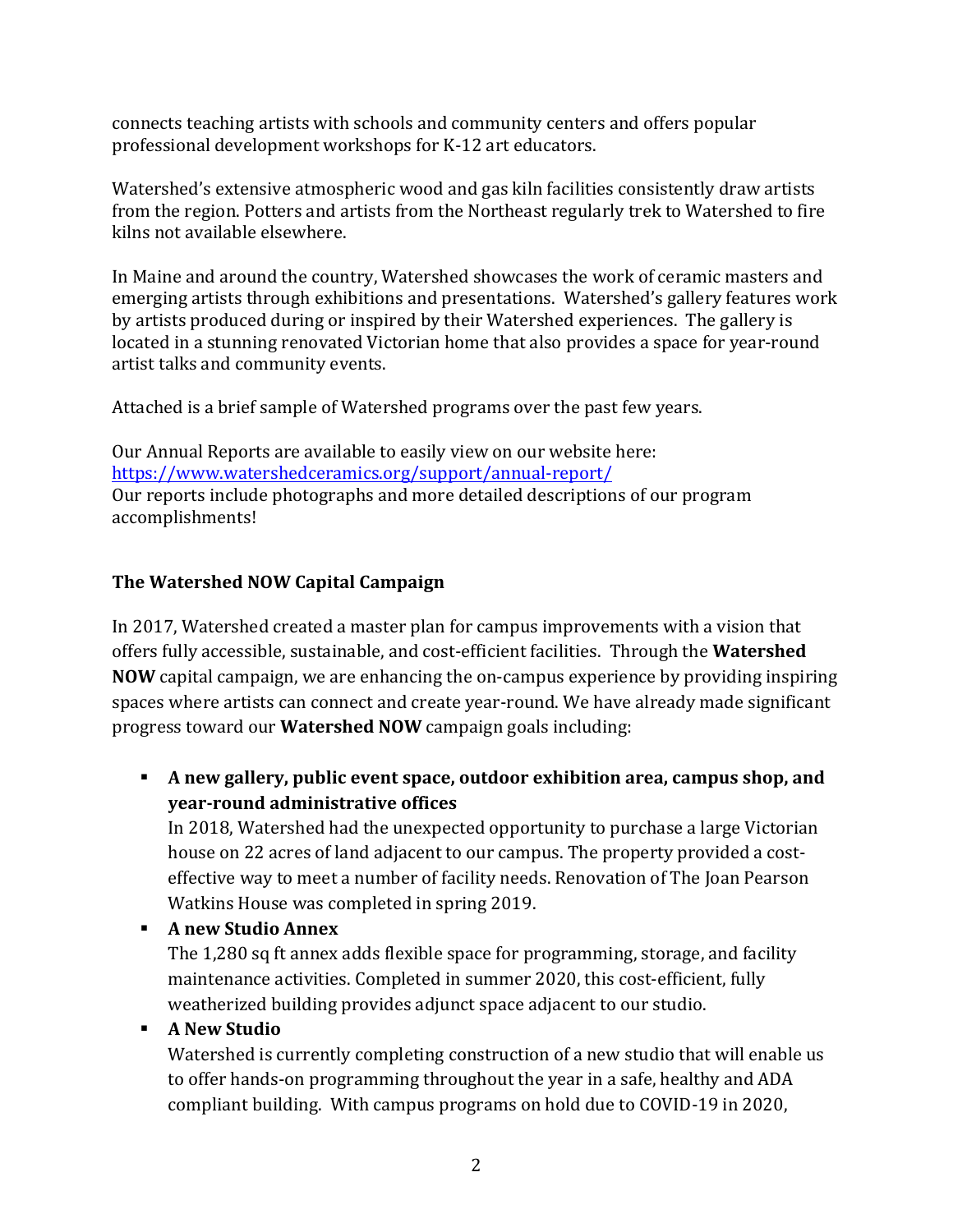Watershed's leadership saw an opportunity to pursue building the new state-of-theart studio while the campus was quiet. Although we did not plan to start contruction until fall 2021, we decided to make the most of this unprecedented time to fast-track construction plans and began building this necessary space a year ahead of schedule. 

The design for the state-of-the-art 7,500 sq ft studio includes:

- Single-level floor plan with easy access to clay and glaze materials and Watershed's outdoor kiln pad. An important goal of the studio design is to enable artists to safely and efficiently move work, including large sculptures, from the studio to the kilns;
- Glaze room, plaster room, and spray booth;
- Full accessibility and ADA compliance;
- Energy efficient temperature regulation in all seasons;
- Comprehensive air filtration, ventilation, and waste management systems; and
- 4,800 square feet of open-concept studio space.

Floor plans and architectural drawings of the exterior of the building are attached, along with a recent news article about the project.

# **Watershed's Future Plans**

With the new studio, we will extend our program season and engage a larger, more diverse population. This year-round facility will allow us to:

- Expand and Enrich Programs for Artists
	- **•** Provide new workshops and longer term and specialized residencies during the colder months, while continuing our signature summer residency programs.
	- Create more programming opportunities in partnership with Maine and regional organizations that support BIPOC artists, as well as national and international organizations.
	- Build on the legacy of our program for people living with HIV/AIDS (1992 to 2004) to provide therapeutic retreats for populations who can benefit from clay-centric creative practice.
	- **.** Increase and diversify offerings for local artists, such as studio rentals and guided kiln firing workshops.
- Contribute to Maine's Cultural Economy In recent years, interest in the ceramic arts is growing. Artists who work in clay are gaining greater exposure in major galleries and museums around the country. Local